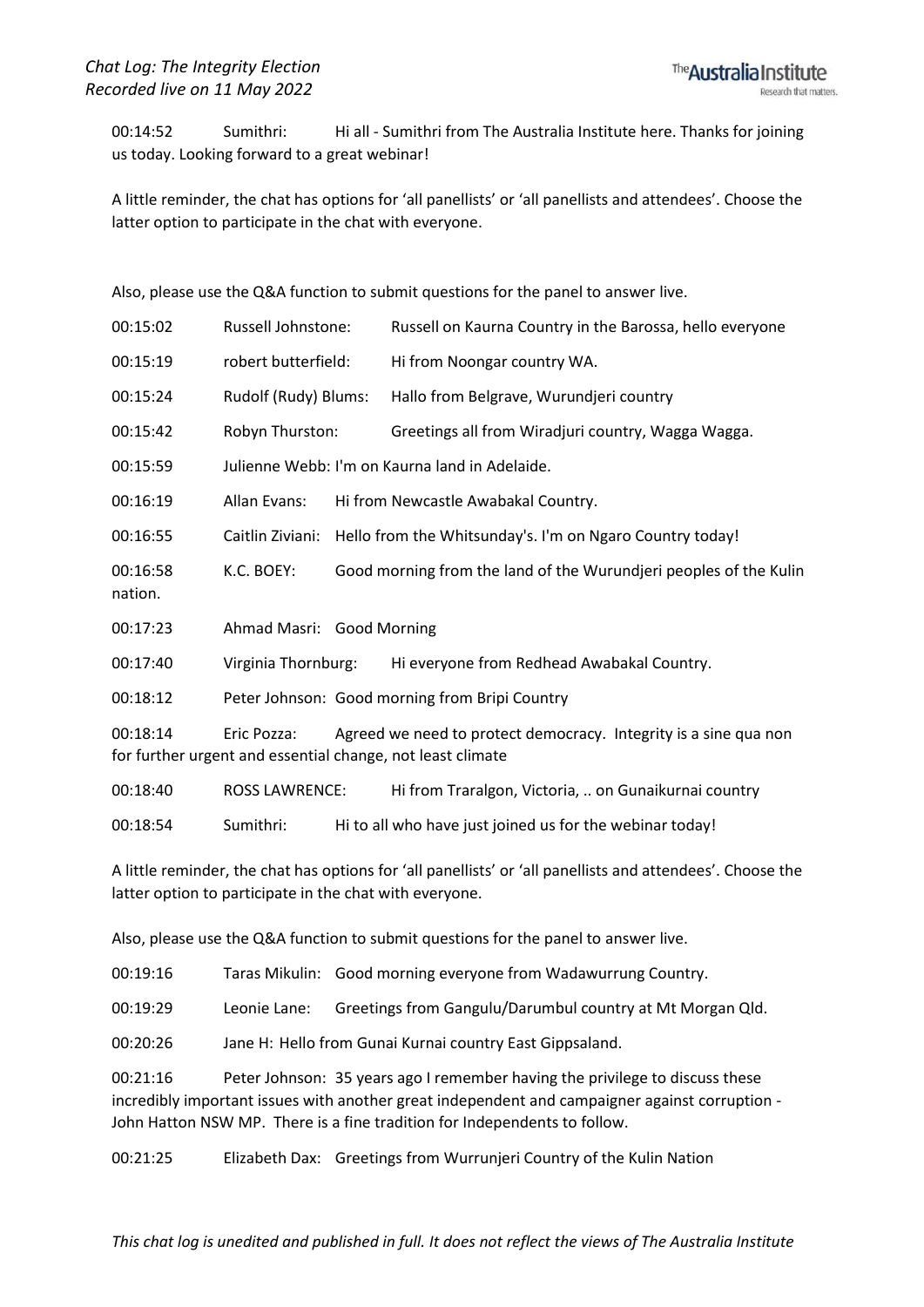00:22:04 jennifer manson: So glad Zali unseated Abbott. I was horrified by his outdated aggressive ideas and attitude to women when I lived in the electorate, having grown up in Manly-Warringah.

00:22:09 Eric Pozza: I'm sure we'll consider more than just an ICAC. We need got consider money, meetings, truth in advertising, lobbyist definitions and access, jobs after Parliament, more?

00:22:25 Eric Pozza: ...to consider...

00:23:15 Meg Nielsen: G'mornin from Widjabul Wyabul country of the Bundjalung Country. Many thanks to TAI & Zali & Helen for this mornings conversation.

00:23:42 Bob RIESSEN: We need to address the first nation people and surely this is our first integrity obligation. Bob Riessen Adelaide.

00:24:16 Eric Pozza: Yah Zali!

00:24:34 Robert Lawton: Perhaps Integrity in Federal Parliament started with Ted Mack in North Sydney

00:24:44 Howard WHITTON: Gday from Howard Whitton in Kabi Kabi lands Sunshine Coast. Very timely webinar

00:24:58 Noni Mitchell: Agreed Bob. Joining from Guringai land.

00:25:00 Elizabeth Dax: If Integrity is not of utmost importance the rest of the issues will not follow with worthiness.

00:25:53 Antonio Fernandes: Government and al the parties should give the example for integrity..

00:26:06 Peter Johnson: Very strong points Zali

00:26:56 Niq Morcos: Can someone please improve Zali's zoom photo - very irritating & difficult to watch

00:27:36 jennifer manson: Agreed Niq. It's her background.

00:27:55 Matthew McMillan: Hi from Adelaide, Kaurna country! As a candidate for Adelaide during this election, this is super important!

00:29:05 Antonio Fernandes: Integrity is the base of democracy

00:29:07 Lloyd Toffolon: You sent

What about integrity in the private sector, private enforcement, class actions rights, it looks like News Ltd is against the protections of individuals, shouldn't we have more of that too?

00:29:33 Robert Lawton: I notice Ebony has the book The Nordic Edge on display. I believe Finland is the world leader in political integrity

00:30:40 Eric Pozza: Morrison's ICAC as Protection racket - good way to put it

00:30:40 Antonio Fernandes: Agree completely with you Lloyd. Integrity should be the base of any society.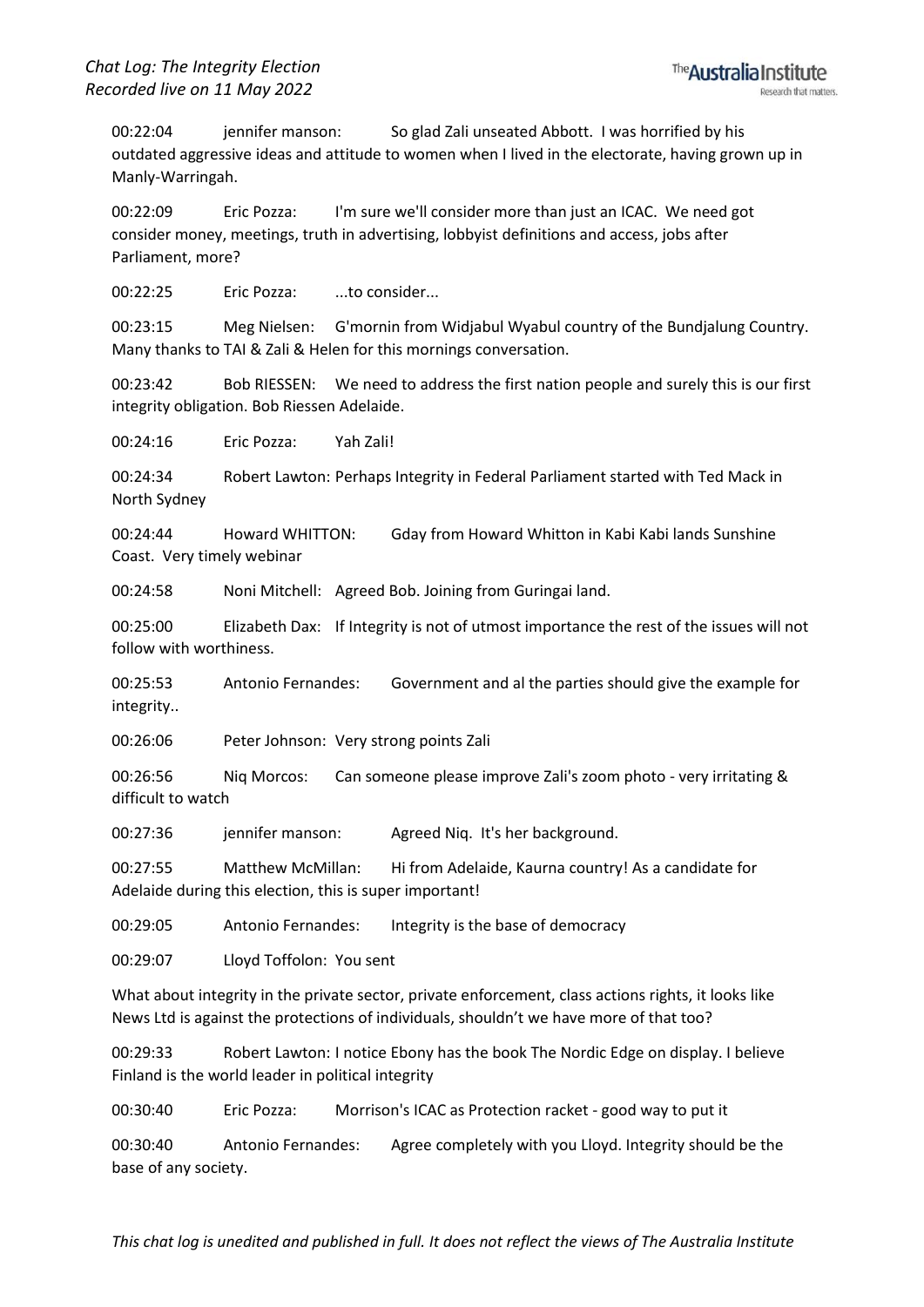00:31:56 Jane Touzeau: Protection racket indeed. Australian parliament would be a mafia wet dream.

00:33:26 Judith Hudson: @ Robert L - yes! and Finland is high up on the list of best democracies

00:33:37 Sumithri: Hi everyone who has just joined us, thanks for being here!

A little reminder, the chat has options for 'all panellists' or 'all panellists and attendees'. Choose the latter option to participate in the chat with everyone.

Also, please use the Q&A function to submit questions for the panel to answer live.

00:36:08 Eric Pozza: I am amazed at the level of secrecy in current govt. It shows in the LNP's ICAC but also in issues like AUKUS and subs. Did we hear anything about that before its announcement? It just appeared out of the blue. These are not minor issues.

00:37:28 Russell Johnstone: Legislated oversight of Local Government pales in to insignificance when compared with the 'locals' scrutinising Elected Members and staff. That is, Local Government exists in a glare of public scrutiny because it is 'local'. So with Federal Government is not subject to that level of public and legislated scrutiny it would seem even more critical that there is independent oversight. Go Zali nad Helen, more power to you both and go well in this election.....please!

00:38:36 John Pittard: Truth in electoral advertising is MANDATORY AS ABASIS for ending corruption.

00:39:10 Murray SAYLE: A vote for Clive is vote for Scomo and Barnaby and the climate deniers

00:39:59 Anastasia Guise: False claims of links to the Greens, I'm seeing "false" claims of links to the Libs!

00:40:24 Danielle Hassall: A penality that would stop someone with funds like Clive Palmer?

00:40:37 Sumithri: Please use the Q&A function in Zoom to submit questions for the panel to answer live! Thank you.

00:42:28 Sumithri: Find the report here: https://australiainstitute.org.au/report/democracy-agenda-for-the-47th-parliament-of-australia/

00:43:36 Susan Stock: Pork barrelling during an election campaign need to be limited. e.g. Nats MP under threat from an independent just announced \$1mill for Casino Beef Week last week while no announcements for Lismore survivors.

00:44:43 Eric Pozza: I just complained about a government (tax payer paid) ad during the election period (so govt in caretaker mode) when reading News daily. I was informed it was not the concern of AEC but the broadcasting regulators, but also that they can regulate broadcast media but not online. More obsolete legislation!

00:45:20 Susan Stock: Wow \$55 billion not properly allocated.

00:46:22 Eric Pozza: Great work,, Helen Haines. Truly admirable.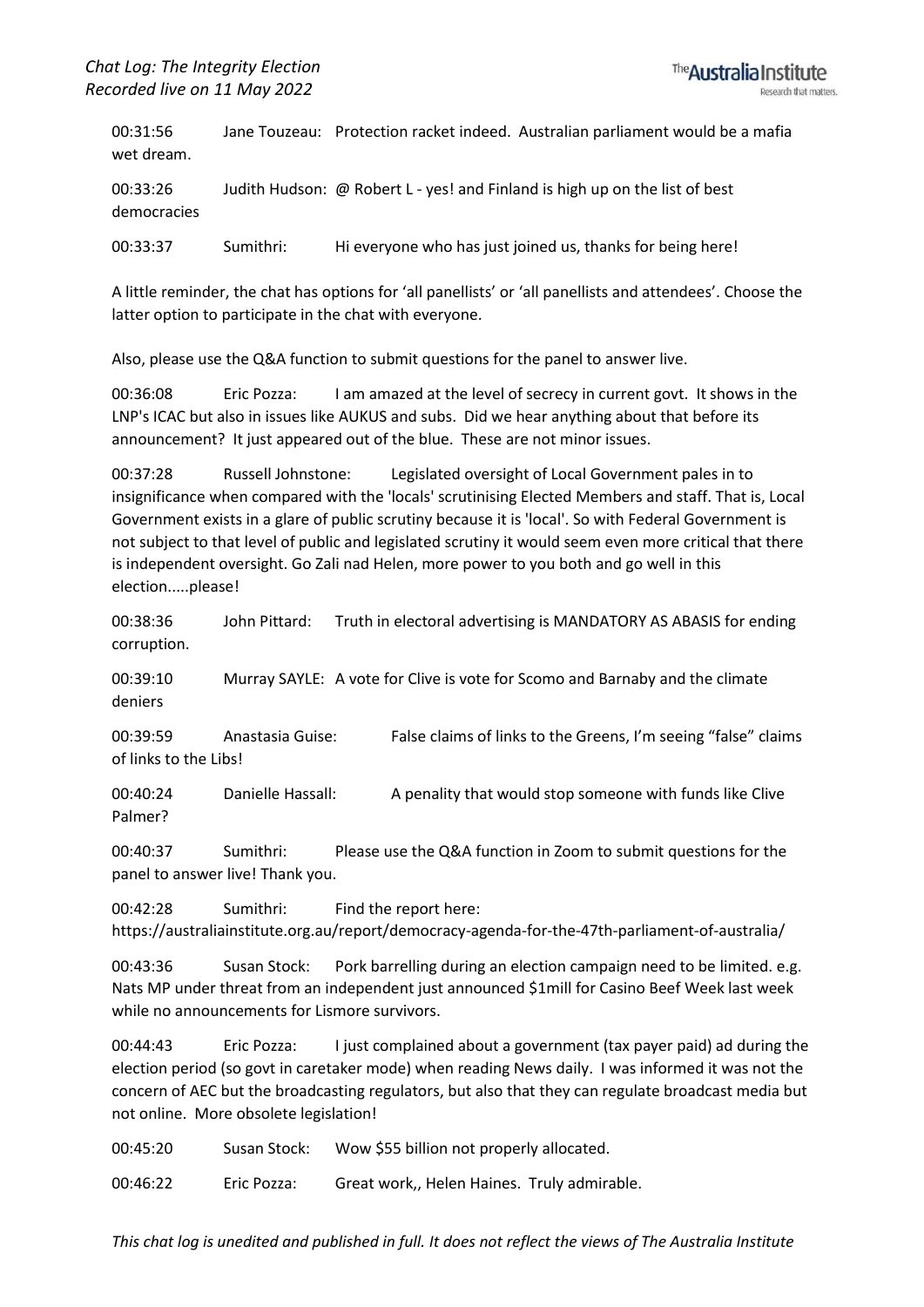00:46:26 Jock CHURCHMAN: I favour a hung parliament. Then other views are listened to and negotiation must occur. Also, when you lessen the power of the big parties, you also decrease the influence of their donors. This is good for action on climate change. Only Julia Gillard's coalition government has actually decreased emissions. Suggest the New Zealand system of mixed electorate and proportional representation. Also lowers the aggression in parliament.

00:47:18 Andreas Dalman: Past occurrences inform patterns that may be continuing

00:47:46 Garry Wall: Everything is retrospective. Royal Commissions are always investigating past events and behaviours.

00:47:58 Catharine Clements: thanks so much for your persistence in building support for an integrity commission, Helen, and the support of iindependents for it

00:48:39 Jock CHURCHMAN: These two actually provide the best example of having more than two voices in Parliament to improve its abysmal state. That and getting rid of a Prime Minister who lies.

00:48:49 Darryl Fallow: Yes - we need less aggression in the parliament - we need to have all members working constructively together, on core issues that affects us all. The NZ model is a good one. Anything that would make representation in the House of Reps would be a big step forward.

00:49:03 Jane Touzeau: I'm so grateful to all the community based independent 'voices' for standing. Hopefully many will get elected, and even more will stand at the next election. It has been very disappointing to see the rapidly growing influence of vested interests over our parliament in recent decades.

00:49:22 Eric Pozza: Zali, I guess it's just our \$50b+ NBN. Thanks again to LNP

00:49:28 Roger Jones: I applaud all that Zali & Helen are saying. It is very undemocratic for government to ignore all the changes that must occur to uphold integrity.

00:50:08 Murray SAYLE: https://australiainstitute.org.au/post/australian-fossil-fuelsubsidies-surge-to-11-6-billion-in-2021-22/

00:50:46 Danielle Hassall: How can you be a politician if you're scared about your reputation?

00:51:17 Elizabeth Dax: The word "debate" is bandied around about a lot; in fact parliamentary debate died long ago. Frank and open debate is basis for integrity in government; process.

00:51:37 Stewart Fist: We need to get clarity in our terminology.

00:51:50 Kylie McIntosh: Corrupt conduct damages the reputation and standing of our govt both locally and internationally. It's not just about individual politicians' reputation although safeguards need to be in place for reasonable protections in this regard.

00:52:00 Stewart Fist: A hung parliament is one that can

00:52:10 Eric Pozza: Danielle, let's remember that many ex-ministers are working on Boards or for govt suppliers. Surely their reputation isn't denigrated!

00:52:29 David Robertson: Me thinks he protesters too much.(Morrison that is).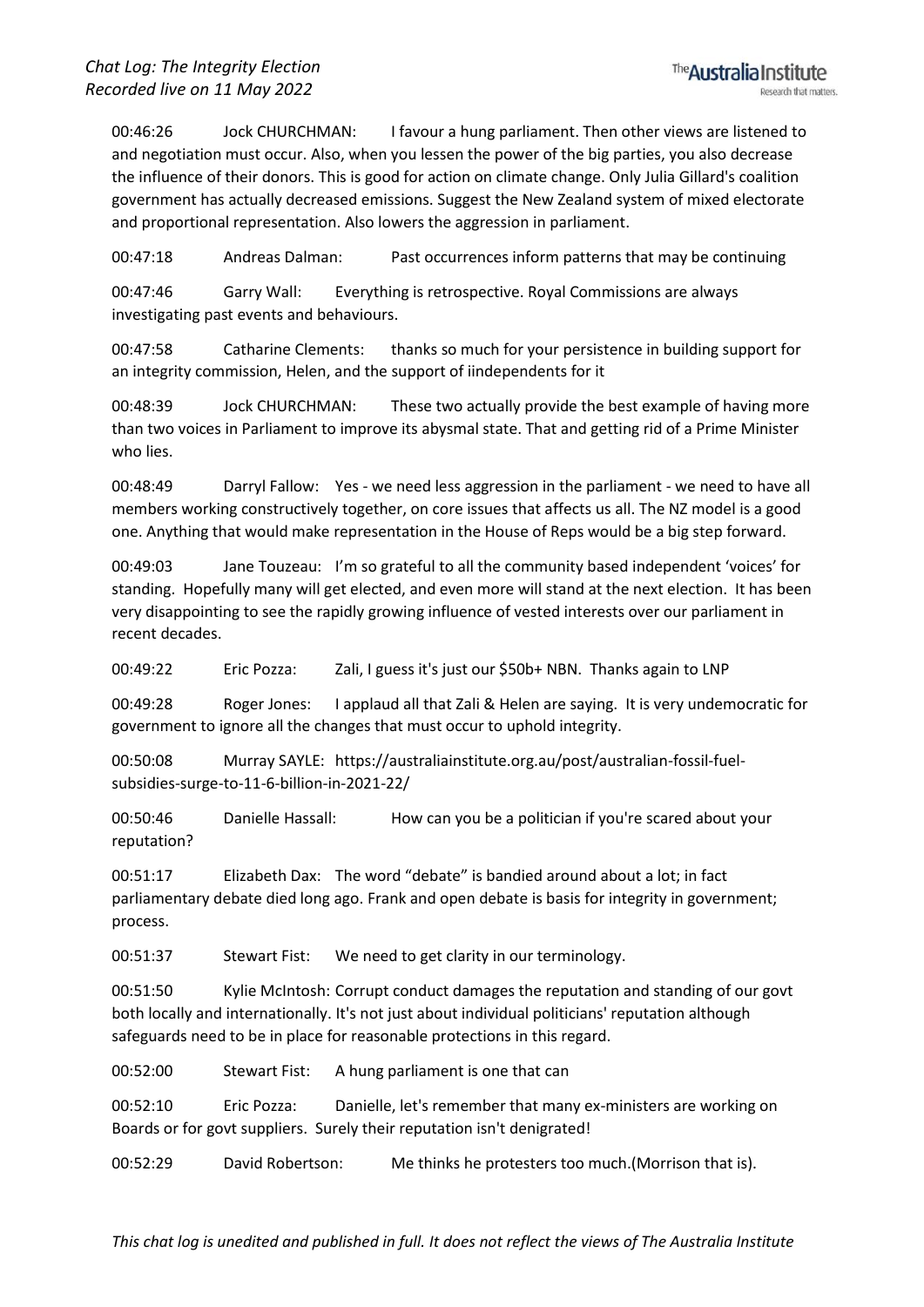00:53:01 Lisa Neville: Clearly the rise of Peal Independents shows just how disillusioned the voting public are with the current standards and behaviours that are evident in the parliament at present. Bravo to all how a e making a stand for real democracy that listens to the public. Helen Haines - such a legend for Indi

00:53:01 Darryl Fallow: "I don't think - I know" - He doth protest too much!

00:53:13 jennifer manson: Morrison is copying Trump.

00:54:05 Stewart Fist: Terminology: A hung parliament is one that can't guarantee supply, not one with the balance of power held by independents

00:54:10 Jock CHURCHMAN: Morrison hasn't a mind of his own. If not copying Trump, following Murdoch and fossil fuel donors.

00:54:56 Darryl Fallow: Good point Stewart Fist, re "hung parliament".

00:55:00 Murray SAYLE: Covid Recovery Commission = gas led recovery fossil fuel mates

00:55:19 John Pittard: Pork barrelling IS CORRUPTION.

00:55:31 Jock CHURCHMAN: And Christopher Pyne on armaments.

00:55:46 Eric Pozza: Grants? What did come from that lazy \$500m grant to a private body over the Great Barrier Reef?

00:55:52 Murray SAYLE: #RortsGalore

00:56:26 Jock CHURCHMAN: Chop pork barreling.

00:56:52 Leonora RITTER: Need resurrection of independent professional public service.

00:56:54 John Pittard: Why did alan tudge dept pay \$500,000 to staffer and why was Josh involved ?????

00:57:04 Eric Pozza: Chop Pork? I like it...

00:57:38 Murray SAYLE: #ToxicTudge

00:57:43 Jock CHURCHMAN: Sweet for some, sour for others. That's pork

00:58:19 Murray SAYLE: Scotty Trump

00:58:29 Garry Wall: This public policy issue should be considered from first principles not from a cherry picked approach like NSW ICAC has some features that someone doesn't like and therefore all integrity models should be set aside..

00:59:07 John Pittard: where is Sussan Lee the environment minister?

00:59:24 jennifer manson: It would be useful if there was a requirement to publicly notify of any cuts in funding to any bodies, along with the reasons for doing so.

00:59:55 Murray SAYLE: No Duty of care for future generations

01:00:14 Jock CHURCHMAN: Sussan is a Ley down misere when it comes to the environment.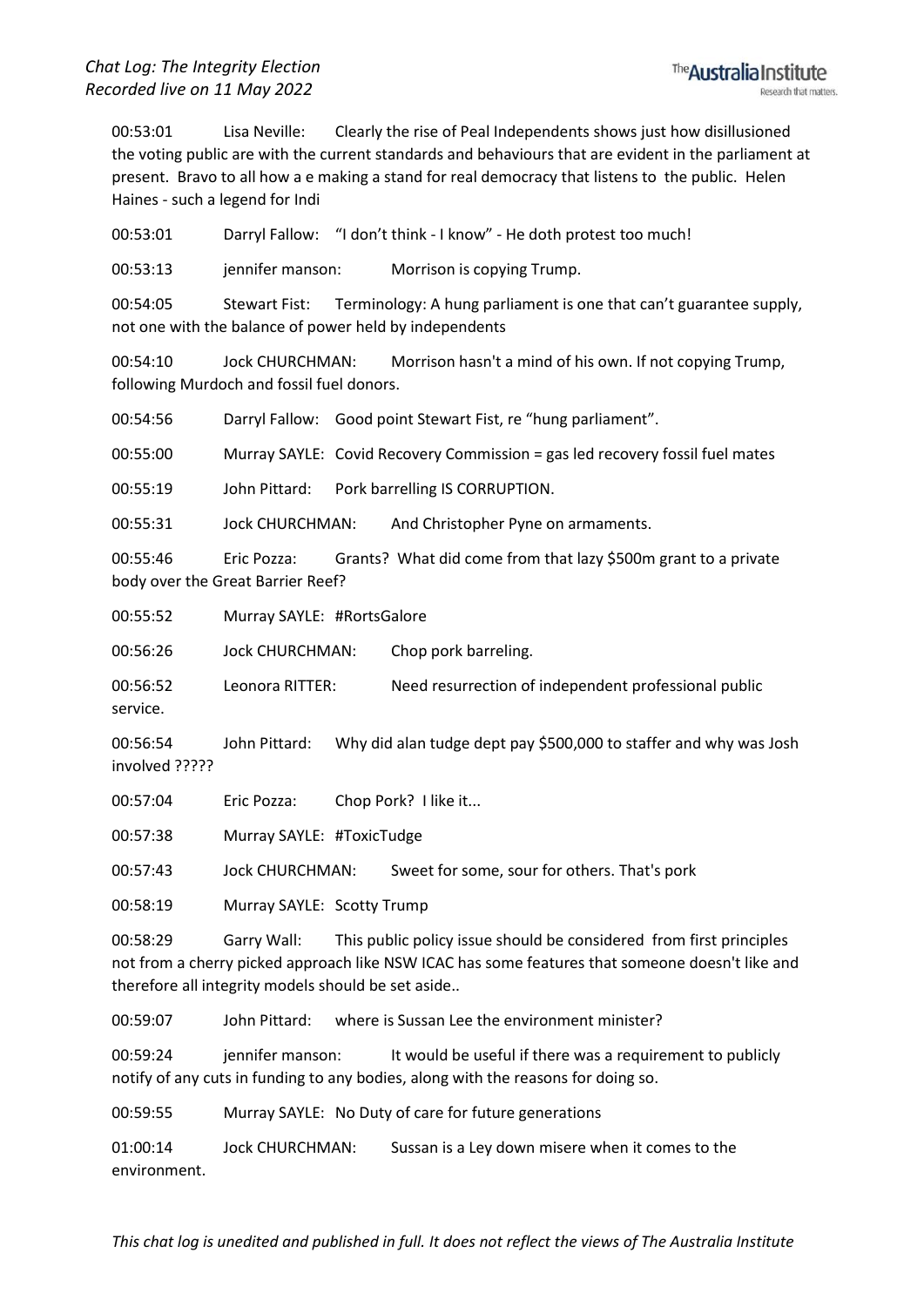01:00:59 Darryl Fallow: Hear, hear. More truth telling!

01:01:24 Pauline Wilson: Fantastic to hear that both support the Uluru statement

01:01:54 David Robertson: These two women give me hope!

01:02:15 Pauline Wilson: Totally agree David

01:02:15 Jock CHURCHMAN: We need more like them!

01:03:19 Ravinder Sahni: agreed

01:03:29 Jim Spithill: There is a long history of Indigenous people making generous offers to us to find reconciliation, but being rebuffed out of hand, as Turnbull did so disrespectfully with the Uluru Statement from the Heart.

01:03:32 Eric Pozza: No duty of care on climate, but also just stupid. Where will coal go, and gas? Alternatively, where will the world be in the fairly short term future? In all manner of renewables. Australia could maintain wealth but we choose to stick with the past. Why? Ideology? Selling out? mates? ignorance or stupidity? Stubbornness? We are not preparing for the future but thinking short term. Certainly stupid.

01:03:44 Susan Stock: Yes they give me such hope too. Brilliant women.

01:03:48 Lorraine Browitt: Fully support comment by Jennifer Manson in relation to any cuts in funding to any bodies

01:04:00 Alexander Hood: Exactly Zali

01:04:18 Eric Pozza: Yes, Labor has been disappointing recently. Running scared

01:04:21 ian paulin: I'm not touting for my question, but with respect members of the press have so many more opportunities to ask questions of candidates ... I would have though the virtue of these sessions is to offer other voices a chance to ask/speak ?

01:04:41 Terese Edwards: Uluru Statement from the heart. I am impatient and excited for progress. Watching from Karna land.

01:04:53 Catharine Clements: imagine that - what the people want!

01:05:17 Steve Sherry: I want a Teal option in Hawke.

01:05:27 Jock CHURCHMAN: We keep digging up coal because it suits the greed of some and shows that many others lack imagination or don't read.

01:05:29 Eric Pozza: Yes … Action on integrity immediately!

01:05:50 John Pittard: I donated \$250 from my pension to Helens campaign. Please consider donating to these strong women to assist the coal a litions huge war chest. Just do it.

01:06:21 Jane Touzeau: Anyone who wants a decent candidate at the next election could start the conversation now in their community!

01:06:39 viki blaik: No Teals in Qld, our choices are limited. definitely want a strong integrity body and affordable housing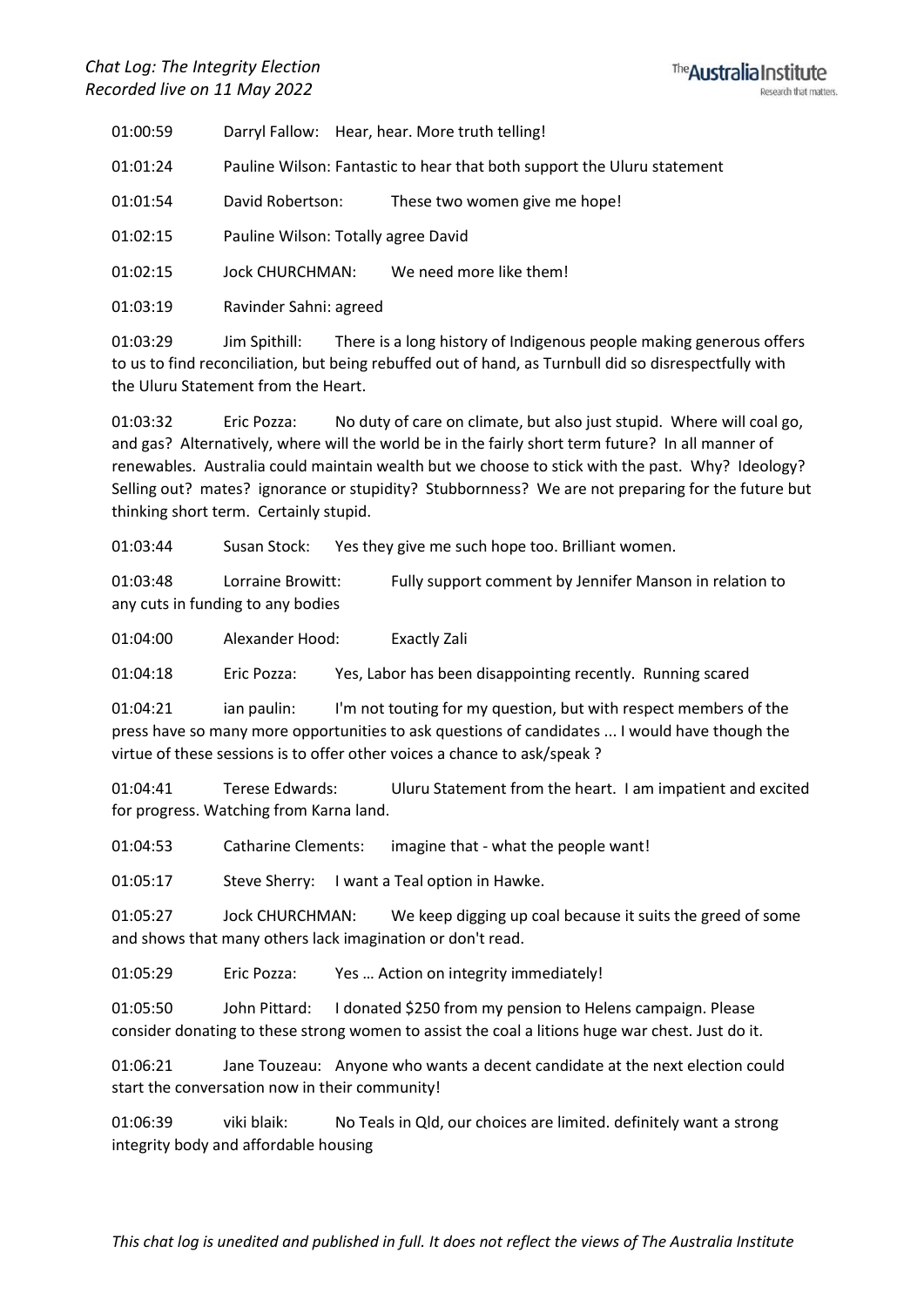01:07:07 Jock CHURCHMAN: Andrew Wilkie is great. Also Jane Caro and David Pocock. People of principle. Also the other teals, of course.

01:07:32 Matthew McMillan: Anyone in Federal Adelaide, please check out Fusion party for ICAC and climate action!

01:08:06 Jock CHURCHMAN: And in Sturt?

01:08:12 Beverley May: The option if having a teal candidate to vote for has put pressure on neighbouring electorates to have that same opportunity - particularly with the very high calibre of teal candidates.

01:08:30 Darryl Fallow: Agree Jane Touzeau- it takes a while to do, but is worthwhile. Community conversations are so important, and I am glad that occurred here in the ACT so that we have several Independents standing.

01:08:34 jennifer manson: Rex Patrick & Jacqui Lambie also raise the issues of whistleblowers, so many support the idea of protecting them and encouraging them.

01:08:53 Jock CHURCHMAN: Yes, I like Rex

01:09:13 Andreas Dalman: shared power = true democracy

01:09:16 Vida Gaigalas: shared power is an excellent outcome

01:09:48 Ruth Abbey: And maybe we can reduce that fear by not talking about a hung parliament … it sounds negative. We need better terminology that does not assume that the norm is for one party to rule.

01:09:55 Matthew McMillan: shared power means they need to negotiate and debate, not just take opposing positions.

01:09:55 Eric Pozza: I have to leave but perhaps the best and most important webinar I've seen. Go Helen and Zali. Integrity is essential for action on climate and much much more.

01:10:03 Leonor Gouldthorpe: The two party system has let us down for too long.

01:10:05 jennifer manson: Morrison sees everything as chaos when he's not in complete control. Note his treatment of his own female party members

01:10:05 Andreas Dalman: factions in major parties is a big issue - if factions arise big parties should be compelled to slit into smaller entities

01:10:19 Darryl Fallow: That's want we want - representatives who put the interests of their community first! So important!!

01:10:30 Christine Buschmann: Re Queensland independents: Suzie Holt is running a strong campaign in Groom (Toowoomba region) as a community backed independent. And Jack Dempsey is running against Keith Pitt (Harvey Bay region)

01:10:40 Matthew McMillan: Representatives who represent their constituents and not their party!

01:10:58 Jock CHURCHMAN: Matthew - how about a reprsentatative, or inclusive, parliament?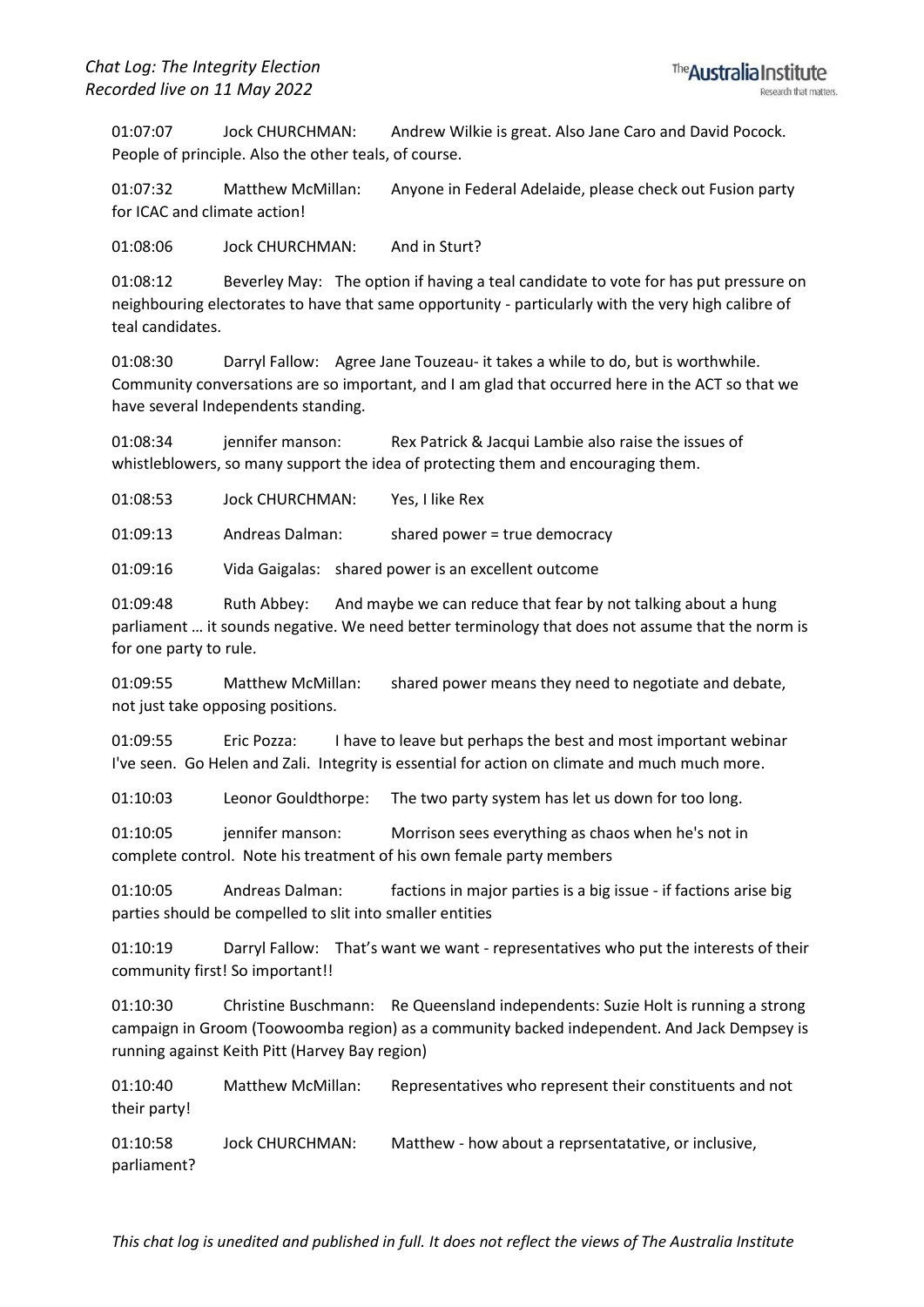01:11:20 Vida Gaigalas: morrison wouldn't like to share power, he would have to work harder and pay more attention to what is going on and ATTEND important incidents and events and have fewer holidays.. Jenny's advice would not be so significant

01:11:38 Stewart Fist: This is shaping up to be an election emphasising women and independents - as against Party Machines dominate by men. However it is also an election where the billionaire boys club are seeking to impose their influence. Thanks Simon Holmes a Court but I don't like the way money buys influence - either way.

01:11:52 Matthew McMillan: that's exactly what it is Jock, when a representative is there for you, not just following party lines. That's inclusive of views that represent their voters

01:11:54 Robin King: Well said - both Zali and Helen

01:11:57 Jock CHURCHMAN: Morrison is yesterday's man

01:12:03 Anna Russell: That why he needs to go Vida

01:12:20 Vida Gaigalas: yes Anna, SM needs to Go, it is overdue

01:12:20 Leonor Gouldthorpe: Politicians act to improve their personal prospect, not representing the concernas of the electorate.

01:12:25 Andreas Dalman: power corrupts, absolute power corrupts absolutely

#PutLNPlast

01:12:25 Sally James: MPs need to look at the big picture, work for the good of Australia, not just for their constituents or based on their beliefs. Would like to be able to say, yes vote based on values however, MPs values are not always honourable.

01:12:26 David Robertson: Jock, we can only hope!

01:12:37 Elizabeth Dax: Why isn't Scottie from Marketing here to hear those who know how to market good politics with integrity!

01:12:44 Linda Black: I am really looking forward to a shared power parliament!!

01:12:49 Jan Smith: Thank you Zali and Helen. Your contribution to the Australian society is enormous. All strength and power to you both. I wish we lived in one of your electorates.

| 01:12:54                       | Andreas Dalman:        | thanks to the panel                                                               |
|--------------------------------|------------------------|-----------------------------------------------------------------------------------|
| 01:12:58<br>preferences        | robert butterfield:    | Checkout the latest Juice Media on how best to use your                           |
| 01:13:05<br>both.              |                        | Beverley May: Keep on keeping on Helen and Zali it is a pleasure listening to you |
| 01:13:05                       | <b>Jock CHURCHMAN:</b> | Elizabeth - tin ear!                                                              |
| 01:13:09<br>Institute and all! | Russell Johnstone:     | Great session, thanks to Zali and Helen and the Australia                         |
| 01:13:10                       | Christine Buschmann:   | thanks everyone, great discussion                                                 |
| 01:13:11                       | Leonor Gouldthorpe:    | Sharing power will come hard for présent politicians                              |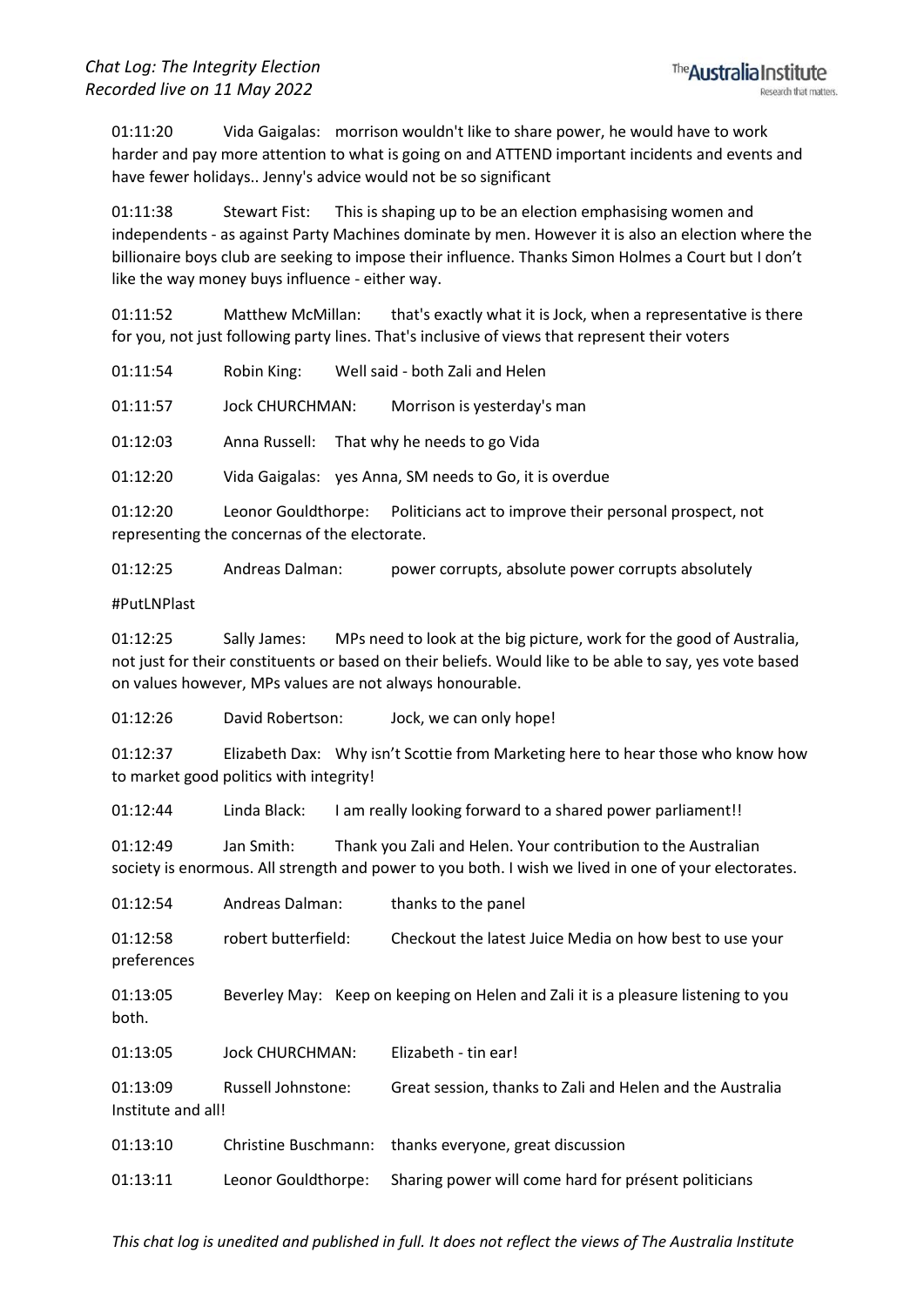| 01:13:15                 | Lourdes Subijano:      |  | Thanks TAI, Helen and Zali!                                      |
|--------------------------|------------------------|--|------------------------------------------------------------------|
| 01:13:18                 | John Pittard:          |  | A collaborative parliament is superior to adversatorial one      |
| 01:13:18                 | carolyn stapleton:     |  | Thank you Zali and Helen                                         |
| 01:13:21                 |                        |  | Ahmad Masri: thank you so much everyone $\mathbb{A}$             |
| 01:13:29                 | <b>Jock CHURCHMAN:</b> |  | Terrific work, Zali and Helen. On climate too                    |
| 01:13:31                 | Ida Vincent:           |  | Thank you Zali and Helen                                         |
| 01:13:37<br>inspiration. | Leonora RITTER:        |  | Thank you Zali and Helen, you are a source of hope and           |
| 01:13:38<br>Elizabeth    | Anna Russell:          |  | Because he's not interested in democracy or clean politics ifs   |
| 01:13:39                 | viki blaik:            |  | thank you everyone, we need to be heard                          |
| 01:13:40                 | Sally James:           |  | Wish both Helen and Zali success on May 21                       |
| 01:13:52<br>independent  | Robert King:           |  | very impressive Helen and Zali - you make me want to vote for an |

01:13:58 Jennifer mary: thanks everyone and especially Helen and Zali for your great work Wishing you every success on our behalf

01:13:59 Allan Evans: Ben we could do without the TV in the background with Clive Palmer adds!

01:14:00 Darryl Fallow: Yes - this is the best chance we have had in some time for change. Thanks Helen and Zali for your views. We hope to see more Independents elected to the next parliament. Terrific work - there is still so much to do. Thanks to TAI for hosting.

01:14:02 Tricia Hiley: Thank you both Helen and Zali. I wish for many more candidates like you in the future!!

01:14:08 Susan Stock: Thank you. This was terrific. Can we have another one before the 21st? maybe fossil fuel subsidies?

01:14:08 Margaret Potts: Thank you so much, Zali and Helen, for all you do for Australians.Margaret

01:14:09 Alexander Hood: Excellent discussion from some very dedicated and independent members of parliament. Thanks again.

01:14:16 Linda Black: Thank you all for a great, no political speak discussion

01:14:22 Leonor Gouldthorpe: Thanks to all the panel.

01:14:25 Richard Naylor: Let us hope all the Independent candidates make it with more Greens.. Then let see where the 2 major parties go. Helen & Zali are amazing. Thanks AI for a great webinar

01:14:27 Andreas Dalman: #ClimateElection